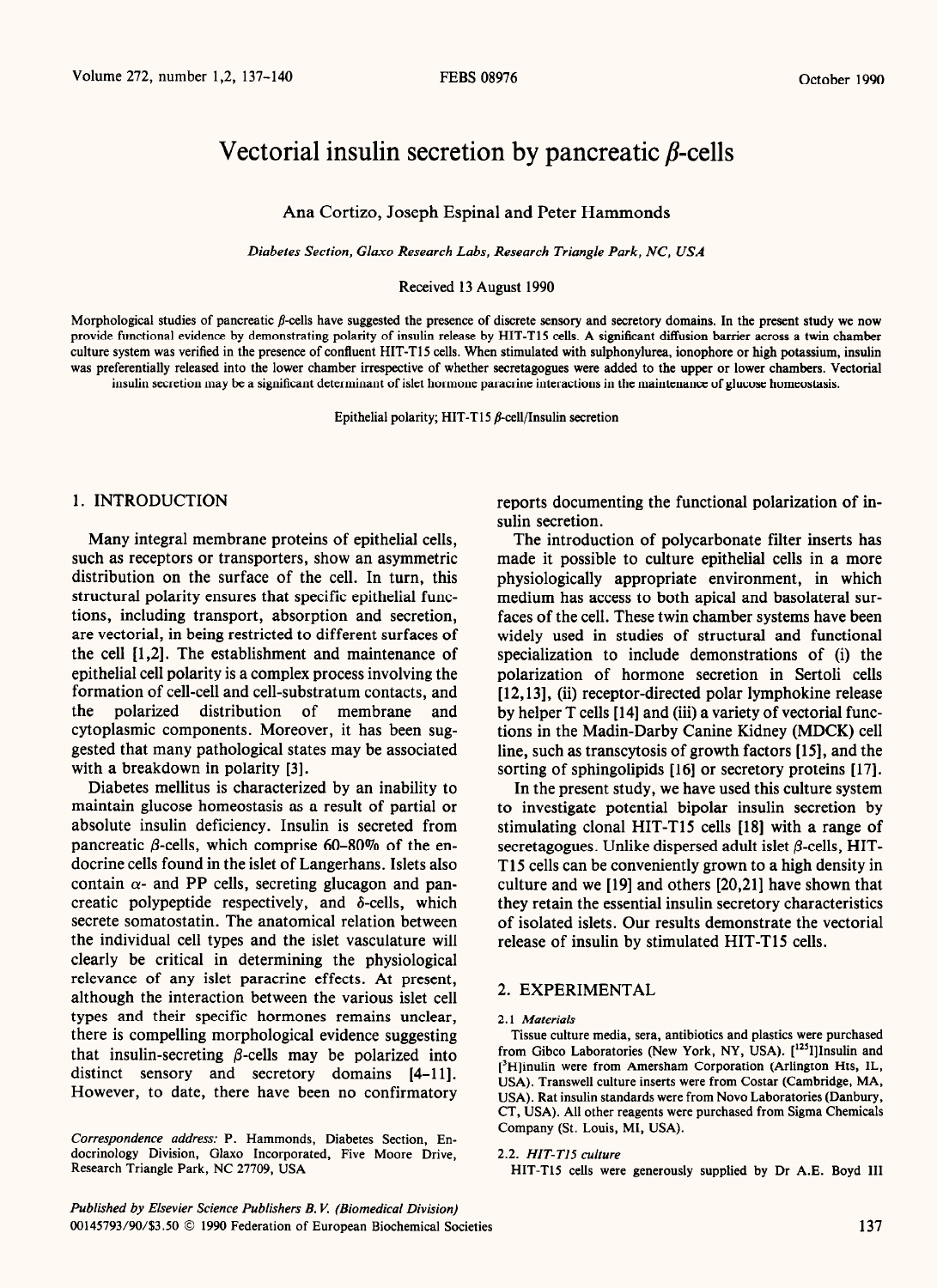(Baylor College of Medicine, Houston, TX, USA) and were routinely cultured in RPM1 1640, 10% fetal calf serum (v/v) and antibiotics as we have described [19]. For polarization studies, cells were plated at a density of  $4.5 \times 10^6$  into 24.5 mm Transwell inserts containing 1.5 ml of culture medium, and grown until confluent (3-5 days) in 6-well multiwell plates. 2.6 ml of medium was added to the outside of each Transwell in order to achieve equivalent levels of medium between the inside of the insert and the multiwell. Because cell growth was rapid under these conditions, cultures were fed every 12 hours.

#### 2.3. *Monolayer permeabiliiy*

The diffusion of  $[125]$  linsulin and  $[3H]$ inulin in the presence or absence of HIT-T15 cells was used to check for the presence of a significant diffusion barrier. isotopes were added separately to either the upper or lower chamber, and at timed intervals, 200  $\mu$ l aliquots were removed from the opposite chamber and counted in the appropriate detector. This procedure was repeated, in triplicate, for each isotope, for each passage of HIT-T15 cells examined.

#### 2.4. *Polarization studies*

*On* the day of the experiment, Transwell cultures were washed with normal culture medium, transferred to fresh multiwells, and then preincubated for 1 h in glucose-free medium. Cells were washed again and then incubated in culture medium supplemented with glucose (11 mM) and additions as listed in section 3. Secretagogue challenges were added independently to the top or bottom compartment of the culture system. At timed intervals, equivalent aliquots of media were removed from both compartments, centrifuged briefly to pellet any floating cells, and the supernatant stored at  $-20^{\circ}$ C prior to insulin assay. Insulin release was measured by enzyme-linked immunosorbent assay (ELISA) [22].

#### 2.5. *Statistics*

Triplicate Transwell inserts were used for each test condition. All experiments were repeated using different passages of HIT-T15 cells. Data were analysed by analysis of variance (ANOVA) or the t-test for paired observations.

# 3. RESULTS

#### *Monolayer permeability*

In order to verify that the experimental system was appropriate for defining polarity of  $\beta$ -cell insulin release, the diffusion of labelled insulin across the Transwell membrane was measured in the presence or

absence of confluent HIT-T15 cells. Fig. 1A shows that over a 20 min incubation period, confluent (3-5 days culture) HIT cells presented a significant  $(P<0.001)$ barrier to the diffusion of  $[<sup>125</sup>$ I]insulin across the membrane. In subsequent passages of HIT-T15 cells, a diffusion barrier was consistently observed between 5 and 20 min (not shown). Further, for each passage of cells, similar results were obtained with  $[3H]$ inulin (Fig. 1B). In all of the monolayer permeability experiments, similar results were obtained irrespective of whether isotopes were added to the upper or lower chamber.

#### *Basal insulin release*

Fig. 2 shows basal HIT-T15 insulin secretion in the Transwell system. Over a 20 min incubation period, insulin was released in a time-dependent manner into both chambers, and there was no significant difference in the levels secreted into each chamber. When the rate of diffusion of labelled insulin (Fig. 1A) is considered relative to the rate of basal insulin secretion (Fig. 2) it is clear that, in the presence of confluent HIT-T15 cells, the rate of diffusion of released insulin is slow compared to the rate at which insulin is secreted into the different compartments. Further, unless the experiments exceeded 20 min or more, mixing of the contents of the upper and lower compartments was negligible,

#### *Stimulated insulin release*

Insulin secretion was potentiated by the addition of glibenclamide (20  $\mu$ g/ml), A23187 (4  $\mu$ M) or high potassium (40 mM). Fig. 3 shows that, in each case, insulin was preferentially released into the lower chamber, irrespective of whether the secretagogue was added to the upper or lower chamber. The ionophore A23 187 potentiated insulin secretion by up to 26-fold over basal, insulin levels being between 6-12-fold higher in the lower chamber compared to the upper chamber (Fig. 3A). The sulphonylurea glibenclamide



Fig. 1. Confluent HIT-15 cells present a significant (\*\*\*, P<0.01 (ANOVA)) diffusion barrier to [<sup>125</sup>I]insulin (A) or [<sup>3</sup>H]inulin (B). Label was added to the upper chamber at time '0' and aliquots removed from the lower chamber at timed intervals. Results are expressed as percentage total counts recovered in the lower chamber. Data are given as mean  $\pm$  SE (n = 3).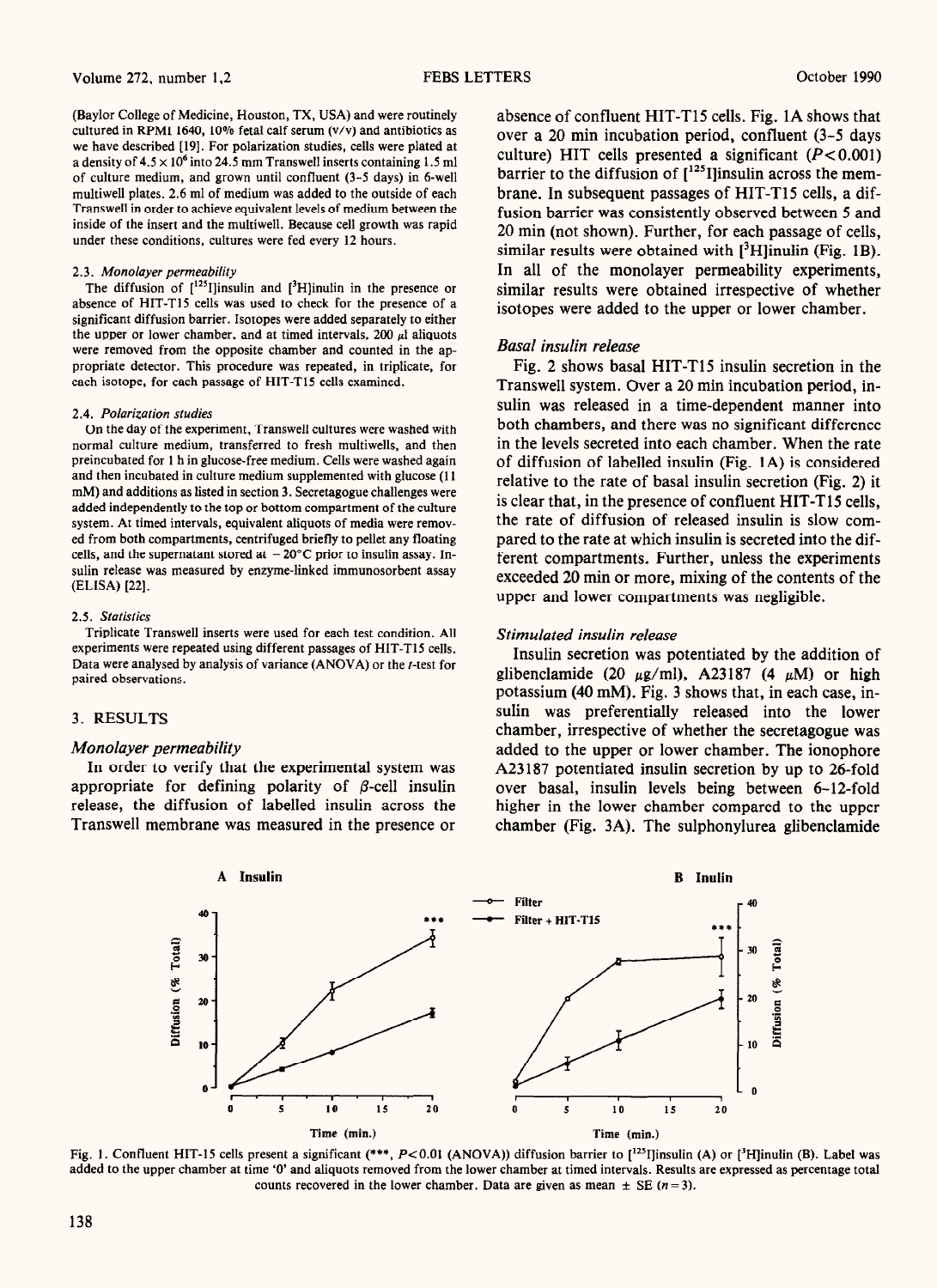

Fig. 2. Basal insulin secretion in HIT-T15 cells is non-polar. Under basal conditions, there was no significant difference in the amounts of insulin secreted into the upper (open circles) or lower (closed circles) chambers. Data are given as mean  $\pm$  SE (n = 7).

(Fig. 3B) induced a similar response to A23187: basal insulin release was potentiated by up to 17-fold and insulin levels were between 7-l l-fold higher in the lower chamber. Finally, raising the potassium ion concentration to 40 mM (Fig. 3C) evoked an exceptional 70-fold stimulation of insulin release over controls. Insulin



Fig. 3. Polarized secretion of insulin induced by secretagogues. Ionophore (A23187 : A), sulphonylurea (glibenclamide: B) or increased extracellular potassium ion concentrations (C) all'significantly potentiated insulin secretion vectorially into the lower (closed circles) chamber, irrespective of whether secretagogue was added to the upper or lower chamber. Data are given as mean  $\pm$  SE (n = 3). (\*,  $P < 0.05$ ; \*\*,  $P < 0.01$ ; \*\*\*,  $P < 0.001$ ; vs appropriate controls (ttest)).

levels were between 10-17-fold-higher in the lower chamber in response to increased potassium.

### 4. DISCUSSION

In this study we have demonstrated vectorial secretion of insulin by clonal HIT-T15  $\beta$ -cells. This is the first demonstration of functional polarization of the pancreatic  $\beta$ -cell, as predicted by previous ultirastructural studies.

Early morphological studies suggested functional polarization in that insulin secretory granules appeared to be asymmetrically concentrated towards the 'capillary pole' of the islet [5]. In addition, two studies by Orci and colleagues [9,10] support the hypothesis that the  $\beta$ -cell plasma membrane is polarized into specific domains. First, the asymmetrical emergence of budding RNA viruses was observed from different regions of infected islet monolayer cultures. Polarity of budding is a consequence of the asymmetrical insertion of viral envelope glycoproteins into distinct plasma membrane domains, and it was suggested that pancreatic islet cells might also possess the ability to both sort out and target viral proteins to specific plasma membrane domains [9]. More recently, the liver-type glucose transporter (GLUT2) was shown to be present in the  $\beta$ -cell and localized to specific domains of the plasma membrane, characterized by the presence of microvilli which exclusively project into the intercellular space between adjacent endocrine cells [lo]. This implies that glucose uptake will be preferentially restricted to the basolateral regions of the  $\beta$ -cell membrane, rather in those regions closely associated with the capillary lumen.

In situ morphological evidence of structural and functional polarization of  $\beta$ -cells has been provided by the elegant studies of Bonner-Weir who showed that  $\beta$ cells have two capillary faces [4-61. Partial degranulation of  $\beta$ -cells by prior in vivo treatment with sulphonylurea, revealed a pronounced polarity of insulin secretory granules towards the pole of the cell facing the central capillary (arbitrarily designated the apical face). This suggests that insulin may also be secreted from specialized plasma membrane domains, the apparent polarity being masked by the intensive granulation present throughout the normal islet [5]. In a further study using freeze fracture replicas, canaliculi were found to extend from one capillary face to the other along the interface of three or more  $\beta$ -cells [6]. Each canaliculus is a channel, closely associated with desmosomes, and across which the microvilli of adjacent cells make contact. The discovery that microvilli are enriched in glucose transporters [IO] suggests that the canaliculi may represent sensory domains of the  $\beta$ cell. However, exocytotic figures were only seen on smooth lateral surfaces and on the pericapillary faces, and may alternatively depict secretory domains [6].